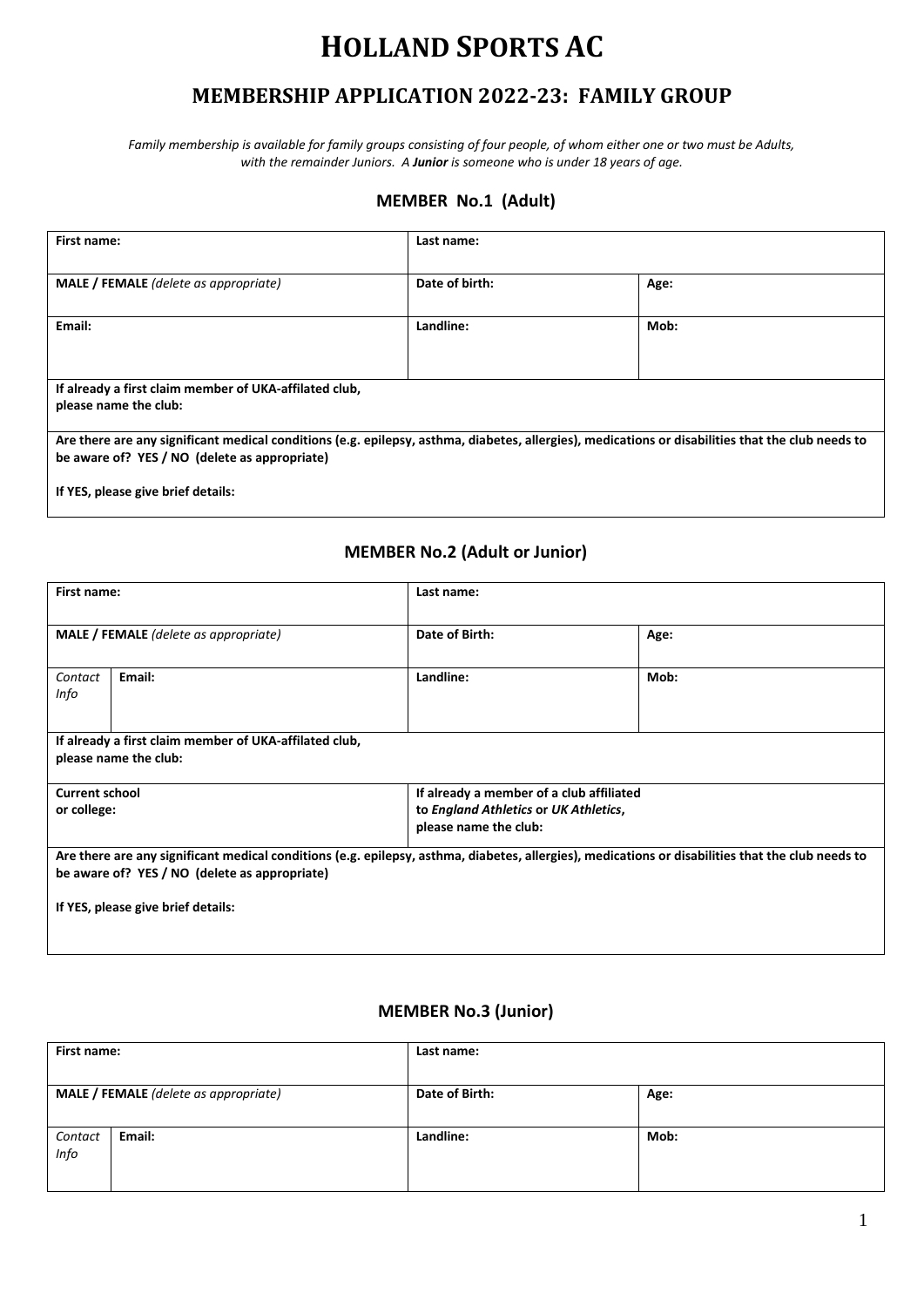| If already a first claim member of UKA-affilated club,<br>please name the club:     |                                                                                                                                                   |
|-------------------------------------------------------------------------------------|---------------------------------------------------------------------------------------------------------------------------------------------------|
| <b>Current school</b>                                                               | If already a member of a club affiliated                                                                                                          |
| or college:                                                                         | to England Athletics or UK Athletics,                                                                                                             |
|                                                                                     | please name the club:                                                                                                                             |
| be aware of? YES / NO (delete as appropriate)<br>If YES, please give brief details: | Are there are any significant medical conditions (e.g. epilepsy, asthma, diabetes, allergies), medications or disabilities that the club needs to |

## **MEMBER No. 4 (Junior)**

| First name:                                                                                                                                                                                        |        | Last name:                                                                                                 |      |
|----------------------------------------------------------------------------------------------------------------------------------------------------------------------------------------------------|--------|------------------------------------------------------------------------------------------------------------|------|
| <b>MALE</b> / FEMALE (delete as appropriate)                                                                                                                                                       |        | Date of Birth:                                                                                             | Age: |
| Contact<br>Info                                                                                                                                                                                    | Email: | Landline:                                                                                                  | Mob: |
| If already a first claim member of UKA-affilated club,<br>please name the club:                                                                                                                    |        |                                                                                                            |      |
| <b>Current school</b><br>or college:                                                                                                                                                               |        | If already a member of a club affiliated<br>to England Athletics or UK Athletics,<br>please name the club: |      |
| Are there are any significant medical conditions (e.g. epilepsy, asthma, diabetes, allergies), medications or disabilities that the club needs to<br>be aware of? YES / NO (delete as appropriate) |        |                                                                                                            |      |
| If YES, please give brief details:                                                                                                                                                                 |        |                                                                                                            |      |

### **FAMILY GROUP – CONTACT DETAILS**

| <b>Address and postcode:</b> |                                     |                          |      |
|------------------------------|-------------------------------------|--------------------------|------|
|                              |                                     |                          |      |
|                              |                                     |                          |      |
|                              |                                     |                          |      |
|                              |                                     |                          |      |
| Email:<br>Contact            |                                     | Landline:                | Mob: |
| Info                         |                                     |                          |      |
|                              |                                     |                          |      |
|                              | Name and contact details of doctor: |                          |      |
|                              |                                     |                          |      |
|                              |                                     |                          |      |
|                              |                                     |                          |      |
|                              |                                     |                          |      |
|                              |                                     | <b>EMERGENCY CONTACT</b> |      |
|                              |                                     |                          |      |
| Name and                     |                                     | Tel:                     |      |
| relationship                 |                                     |                          |      |
|                              |                                     |                          |      |
|                              |                                     |                          |      |
|                              |                                     |                          |      |
|                              |                                     |                          |      |